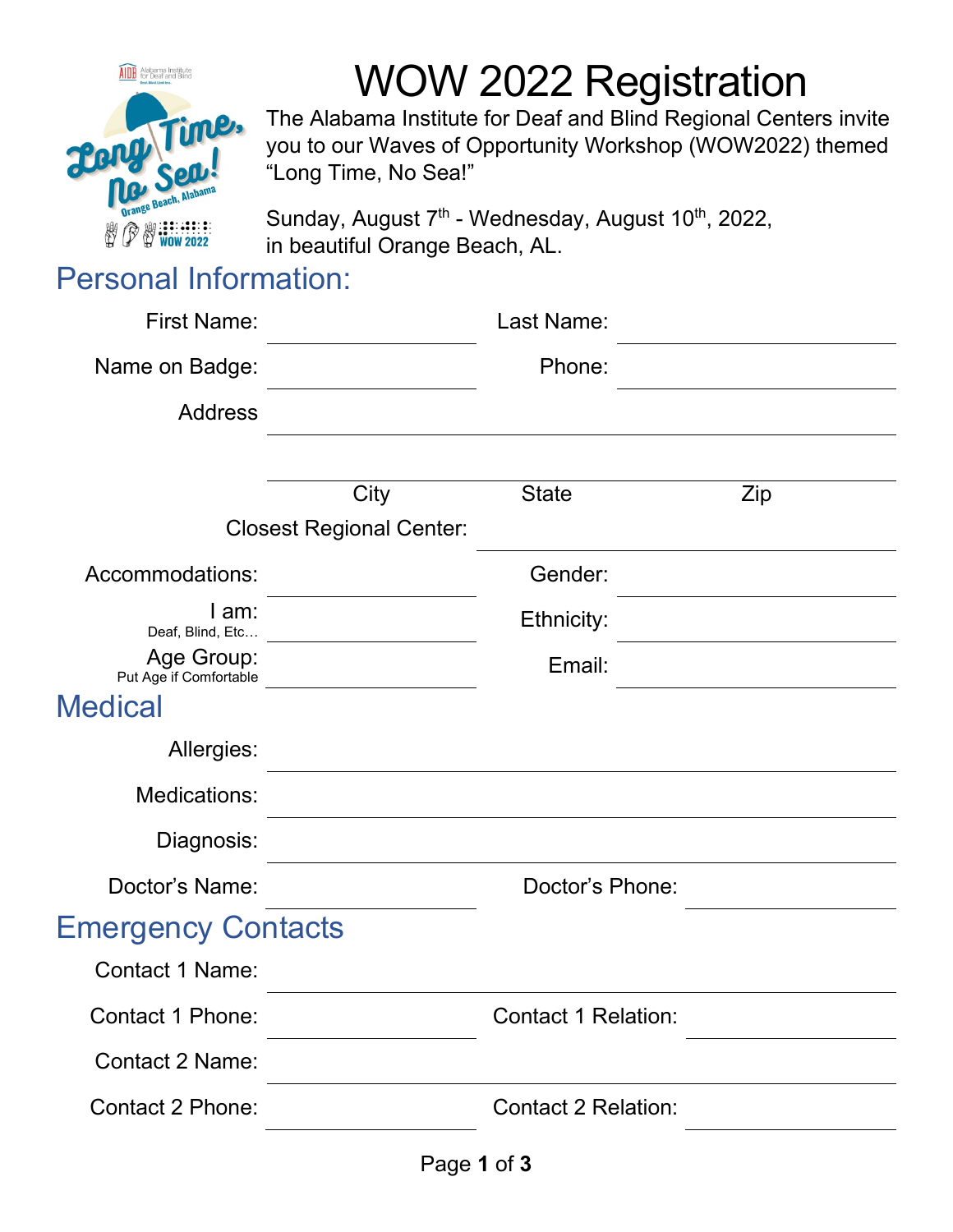# Medical Consent

I understand that individuals responsible for AIDB consumers and staff may perform non-invasive inspection or basic first aid treatment, should it be necessary. I understand that AIDB staff may administer medical treatments, specifically including: examinations, medication administration, medical diagnosis or treatment, all of which is to be rendered under the general or special supervision and on the advice of any licensed registered nurse or physician.

I understand that this medical form (data) can be released to other medical service providers for emergency or routine treatments.

I give my consent:

Signature (or Guardian Signature for under 19)

# **Affiliation**

I am a:

Early Intervention Family Member, AIB Employee, AIDB Consumer, ADRS Consumer, AIDB Staff, ADRS Staff, Conference Presenter.

My Certifications:

SSP Training, ASL Interpreter, CDL Certification, Lifeguard Certification, Medication / CPR Certification, etc.…

### Room Information

WOW2022 will be held at Perdido Beach Resort, 27200 Perdido Beach Blvd, Orange Beach, AL 36561, (251) 981-9811. Contemporary rooms have furnished balconies, flat-screen TVs, fridges, coffeemakers, and free Wi-Fi. There's an indoor and an outdoor pool, a private beach and a dock. Other amenities include a fitness center, tennis courts, 4 restaurants (casual and fine dining) plus a gift shop and arcade.

| I Use a Mobility Device<br>Wheelchair, Walker, etc      | $O$ No $O$ Yes                                              |
|---------------------------------------------------------|-------------------------------------------------------------|
| In My Room With:<br>Name of Roommates and Kids          |                                                             |
| <b>Roommate Search</b>                                  |                                                             |
| Fill out only if you need a roommate                    |                                                             |
| I will Share a Room With<br>Male, Female, No Preference |                                                             |
| <b>Willing to Share With</b>                            | $\bigcirc$ 1 Person $\bigcirc$ 2 People $\bigcirc$ 3 People |
|                                                         |                                                             |

# T-Shirt Size

I will need the following size shirt: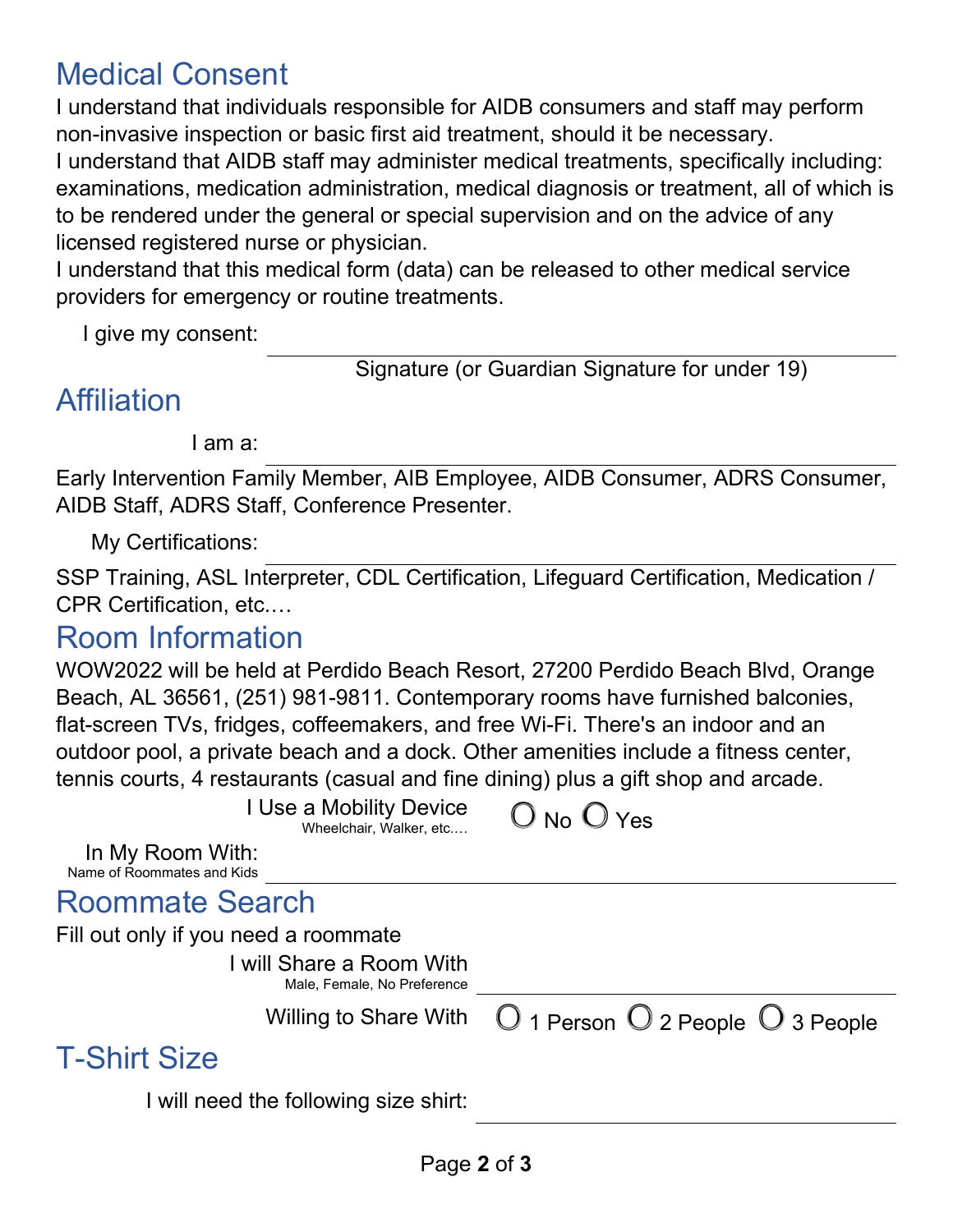# Payment Information

How to calculate your WOW2022 trip costs:

1 Person \$537.00 for room; 40 registration fee; Total \$577.00 2 People \$268.50 for room; 40 registration fee; Total \$308.50 3 People \$179.00 for room; 40 registration fee; Total \$219.00 4 People \$135.25 for room; 40 registration fee; Total \$174.25

Plus spending money -- enough for 2 or 3 meals & shopping. All other meals are included.

Note: Early Intervention Families are covered by a grant.

The total cost of the hotel plus your registration fee must be paid in full before June 15, 2022 to AIDB in order to confirm your reservation. Reservations will be confirmed on a first paid-first served basis.

When paying for hotel rooms, please document on the check and/or in writing the names of the individuals that will be in each room (maximum of 4 individuals per room). This will help to ensure that each participant has rooming accommodations prior to departing.

Payments should be made payable to AIDB and addressed to: AIDB Talladega Regional Center; P.O. Box 698, Talladega AL 35161.

To make an credit card payment please fill out the "Card Authorization Form" attached

Payments received after space is no longer available will be returned.

### Submission:

Mail the completed registration to the AIDB Talladega Regional Center listed above or email to [Shaw.Kelly@AIDB.org](mailto:Shaw.Kelly@AIDB.org) 

I hereby give permission to have this form to be entered electronically upon my submission. Without a dated signature Alabama Institute for Deaf and Blind cannot accept this application due to privacy practices.